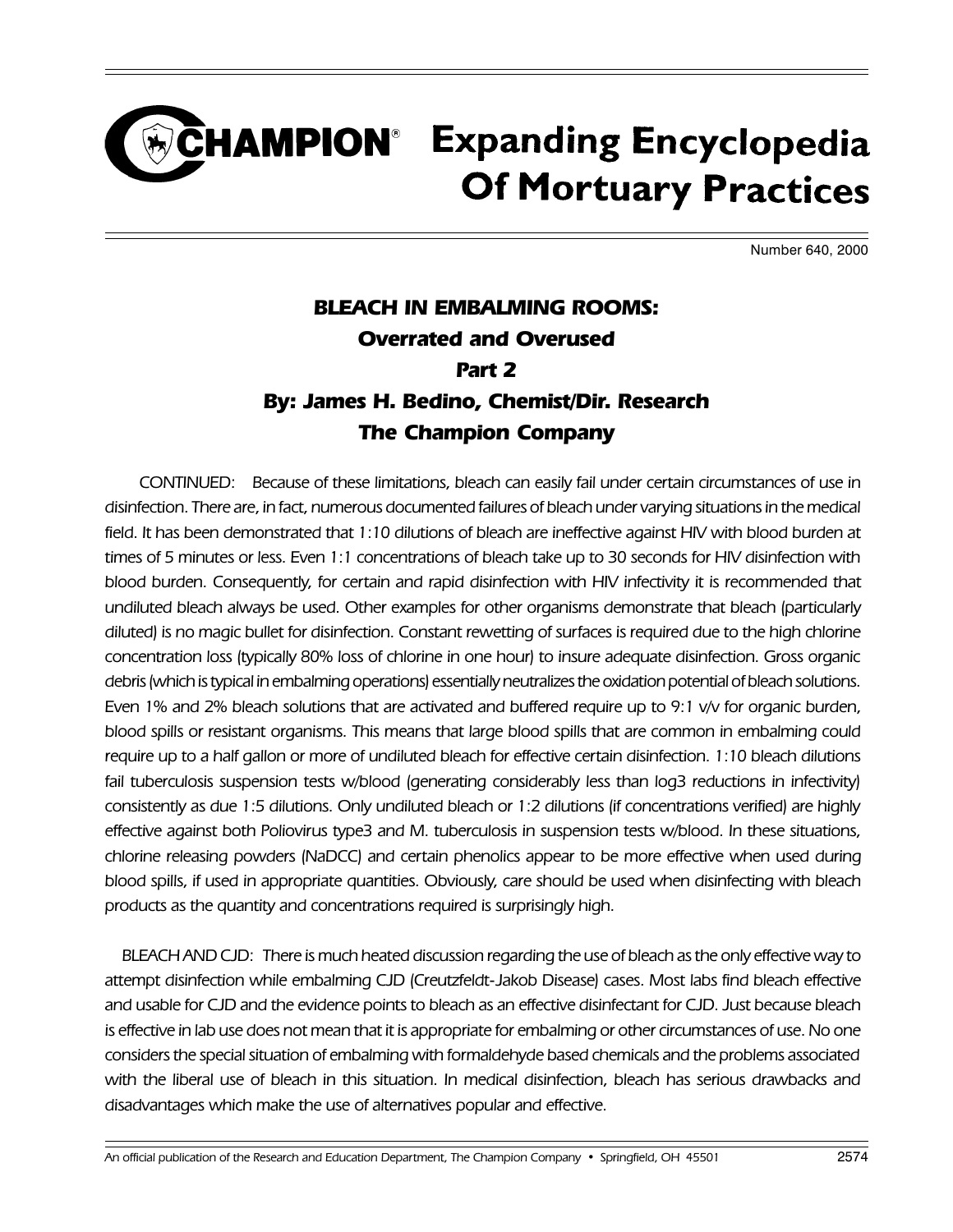Bleach, in general, at higher concentrations exhibits good action against the causative agent of CJD. However, extreme variability has been noted in regards to CJD strains and dilutions of use and time frames. NaOCL was generally accepted as effective at 5% at most time frames -- this is now not true. A new report shows it effective at 30 minutes for certain scrapie strains, but not others. At 2.5% NaOCL is only partially effective at 60 minutes, but was effective at 20,000 ppm free CL2 and 30 minutes but only if constant rewetting was accomplished. A 6.25% NaOCL was effective at 45 minutes, but only one strain was tested. A 12.5 % NaOCL was effective at 30 minutes but only tested on one strain. An 8.25% solution was effective at 30 minutes on 2 BSE strains, but not tested on CJD or scrapie. At least a 2-3% solution of NaOCL is recommended for surfaces with continual rewetting for at least one hour to safely eliminate most contamination. It is very difficult to use concentrated bleach in medical disinfection due to corrosion, fumes, and irritation of the airways during use. 80% of the active chlorine disappears in one hour of application making it difficult to control concentrations necessary for disinfection.

Fortunately, there is a readily available alternative that is as effective as bleach, if not more so. Sodium hydroxide (NaOH) is much less caustic than bleach and is very easy to measure and use and has been proven to be as effective or more effective under situations of medical use against CJD and related prions. 1N to 2N NaOH (sodium hydroxide) has been proven effective against CJD and variants in various circumstances. It is less dangerous to use than bleach and is capable of being made fresh when needed with a definite concentration ratio. There is no dangerous reaction with formaldehyde and there are no reaction gases or other problems associated with ammonia cleaners. It is less corrosive than bleach and can be used on instruments in most situations. It has a documented success rate equal to or greater than bleach in medical disinfection of CJD and related prions. Also, it can be safely disposed of by mixing with acetic acid (vinegar) and poured down the drain. It can safely be used, before, during and after embalming as an agent against CJD and related prions. Irrigation of cuts and scrapes of the skin with 1N or 2N sodium hydroxide is the recommended safety protocol in high-risk CJD labs. For embalming purposes, sodium hydroxide is the much preferred alternative disinfectant than bleach.

ALTERNATIVE DISINFECTANTS: For general disinfection and sanitation in embalming, there are numerous medium and high-level disinfectants that are as effective as bleach and offer none of the disadvantages or dangers of use that bleach does. Phenolic based medium-level disinfectants are very effective overall disinfecting agents with good detergent capability and ability to operate under relatively high organic load conditions. They are especially effective against resistant hard-to-disinfect M. tuberculosis species and other typically resistant organisms. Also, the newer medium-level alcohol-potentiated superquats exhibit equal effectiveness on most organisms as that of bleach or any other disinfectant group. For instrument immersion, the standard by which all other disinfectants are judged, is still 2% activated/buffered glutaraldehyde in a slightly heated solution. This chemical delivers as high or higher disinfecting/sterilizing capability of virtually any disinfectant/sterilant on the market if used correctly. All of the alternative disinfectants to bleach are EPA registered, tested and approved with clearly marked usage instructions and effectiveness label claims. These alternative chemicals, such as Metricide 28 (a 2.5% glutaraldehyde), Uniphene SE (medium level phenolic) and Metriguard (alcohol-potentiated superquat) are superior alternatives to the use of bleach in embalming rooms.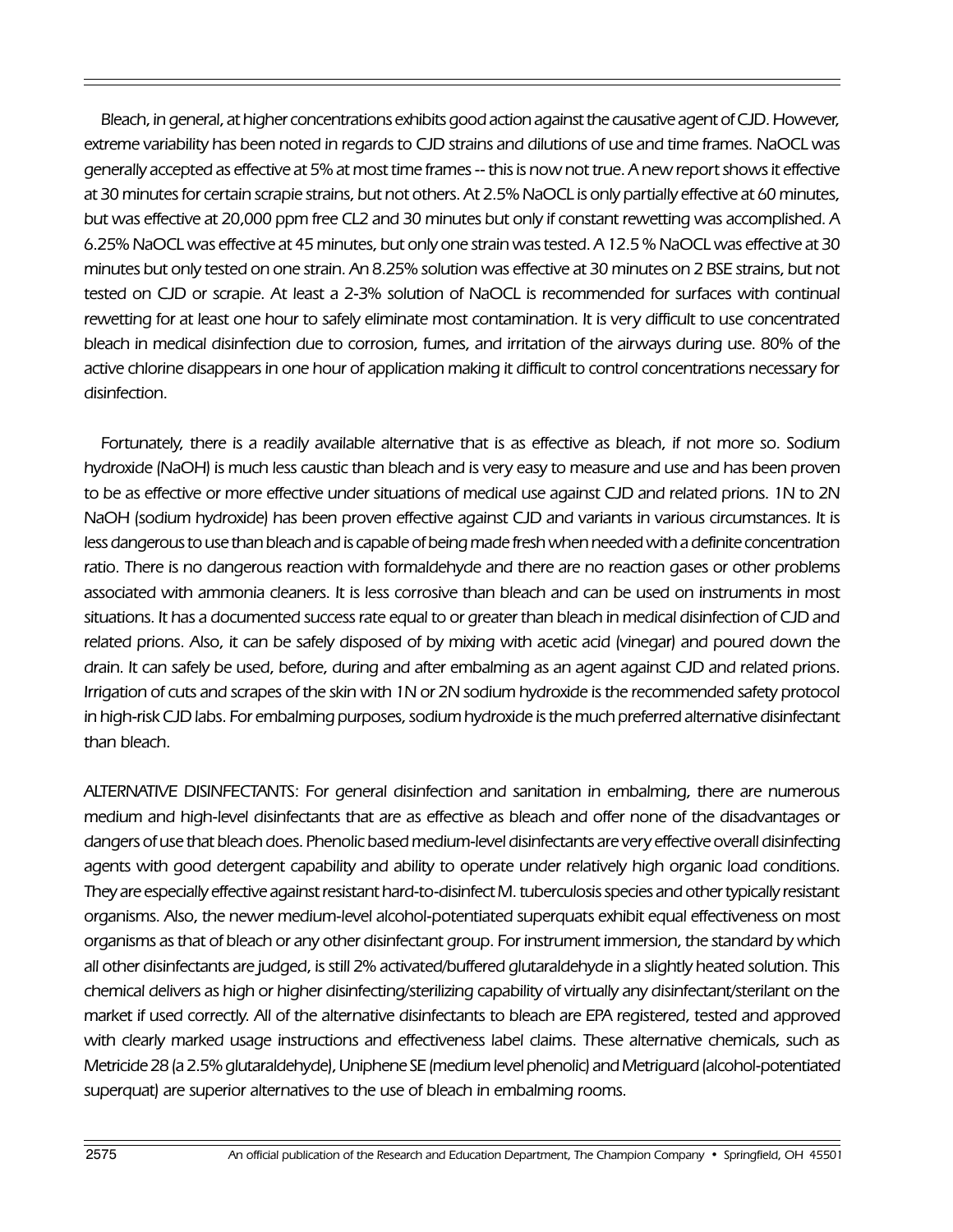CONCLUSION: The extensive use of bleach in embalming rooms has little or no validity. Effective alternatives, that are actually superior in many circumstances of use, are readily available and easy to implement. Use of these alternatives eliminates the problems of bleach interaction with embalming chemicals and cleaners and overall reduces the hazardous exposure problems in embalming rooms. Bleach possibly has uses as an odor controller (in dilute solutions) and bleaching of floors on an occasional basis. As a continual use disinfectant, bleach is a dangerous, variable and unstable chemical that does not need to be used in embalming rooms. Too many superior alternatives exist to argue otherwise.

BIBLIOGRAPHY: Following are selected references of the extensive literature available on this subject.

Russell, Hugo and Ayliffe. Principles and Practices of Disinfection, Preservation and Sterilization. Third Edition (1999). Blackwell Science Press, London

Block, S. Disinfection, Sterilization and Preservation. Fourth Edition (1991). Lea and Febiger Pub, Penn. USA.

Shapshak, P., McCoy, CB, et.al., Preliminary laboratory studies of inactivation of HIV-1 in needles and syringes containing infected blood using undiluted household bleach. J Acquir Immune Defic Syndr 1994 Jul:7(7):754-9.

Shapshak, P. et.al. Comment. J Acquir Defic Hum Retrovirol 1997 Dec 1; 16(4):309.

Centers for Disease Control: Recommendations for Prevention of HIV Transmission in Health-Care Settings. MMWR 1987(revised 1995);36(2S):p 10S.

Steeleman, V. Prion Diseases - An Evidence-based Protocol for Infection Control.. J AORN 69(May 1999);p946- 967.

Bloomfield, SF, Miller EA. A comparison of hypochlorite and phenolic disinfectants for disinfection of clean and solid surfaces and blood spillages. J Hosp Infect 1989 Apr;13(3):231-9.

Centers for Disease Control-NIOSH. International Chemical Safety Card (Sodium hypochlorite). 1999.

Tanen, DA., et.al.. Severe lung injury after exposure to chloramine gas from household cleaners. N Engl J Med; Vol. 341 ISS11, 1999, p848-9.

Andiran, F., et. al.. Systemic harmful effects of ingestion of household bleaches. Drug Chem Toxicol; Vol. 22, ISS 3, 1999, p.545-53.

Ross, MP. et.al.. Fatal ingestion of sodium hypochlorite bleach with associated hypernatremia and hyperchloremic metabolic acidosis. Vet. Hum Toxicol. Vol. 41, ISS Apr 1999, p.82-86.

Monen, S.A., Carcinoma of the ear: a case of a possible association with chlorinated disinfectants. J Laryngol Otol Vol. 113, ISS 11, 1999, p. 1004-7.

Sasseville, D., et.al., Allergic contact dermatitis from chlorinated swimming pool water. Contact Dermatitis; Vol. 41, ISS 6, 1999., p. 347-8.

Mehra, P., et.al., Formation of a facial hematoma during endodontic therapy. J Am Dent Assoc; Vol. 131, ISS 1, 2000., p. 67-71.

Lambert, H., et.al.. Poisoning by household products. Rev. Prat; Vol. 50, ISS 4, 2000, p. 365-71.